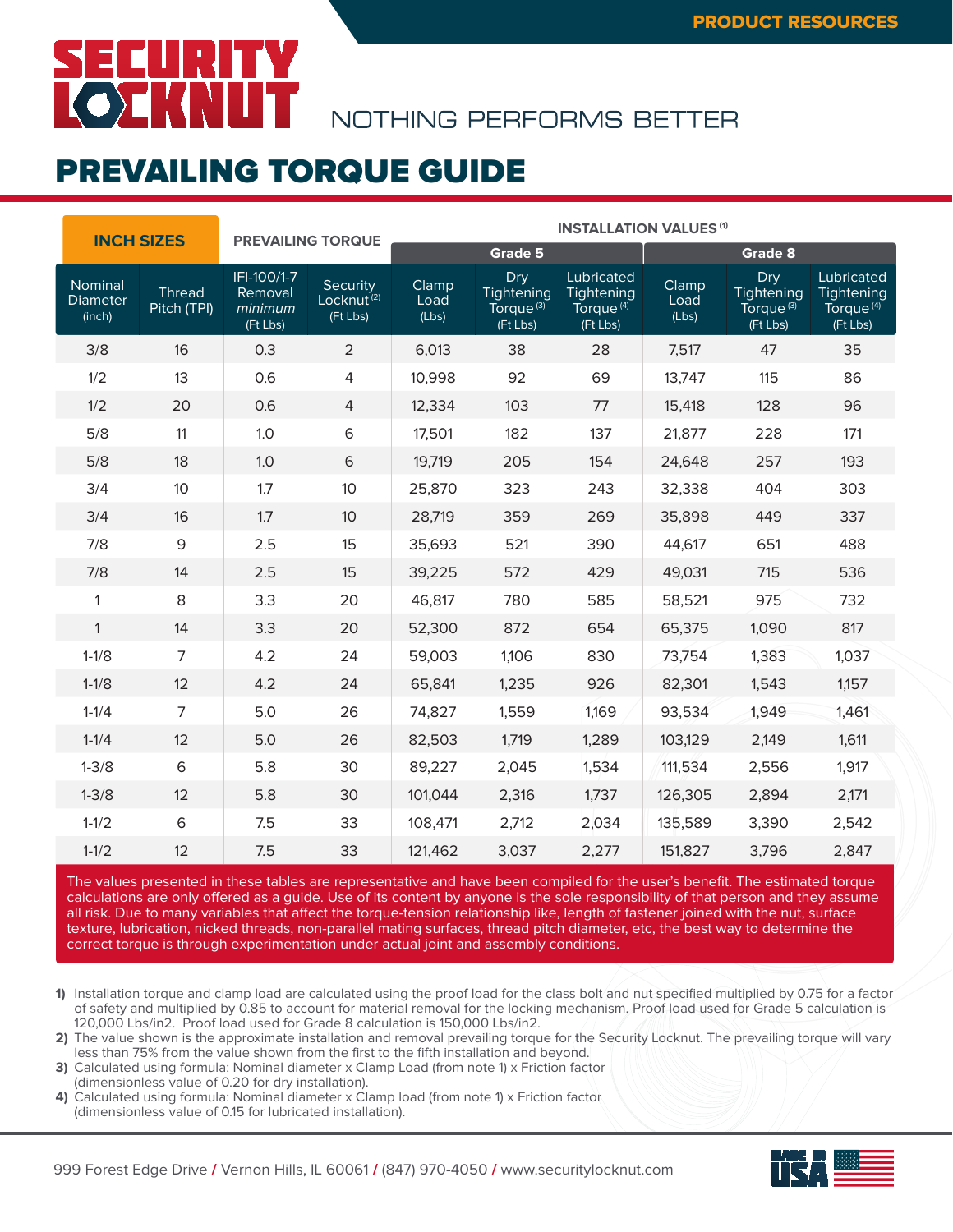### SECURITY **CERNIT**

NOTHING PERFORMS BETTER

#### PREVAILING TORQUE GUIDE

|                                    | <b>METRIC SIZES</b>            |                                               | <b>PREVAILING TORQUE</b>                   |                      | <b>INSTALLATION VALUES (1)</b>                     |                                                           |                      |                                                    |                                                           |  |  |
|------------------------------------|--------------------------------|-----------------------------------------------|--------------------------------------------|----------------------|----------------------------------------------------|-----------------------------------------------------------|----------------------|----------------------------------------------------|-----------------------------------------------------------|--|--|
|                                    |                                |                                               |                                            |                      | Class 8                                            |                                                           |                      | <b>Class 10</b>                                    |                                                           |  |  |
| Nominal<br><b>Diameter</b><br>(mm) | <b>Thread</b><br>Pitch<br>(mm) | <b>ISO 2320</b><br>Removal<br>minimum<br>(Nm) | Security<br>Locknut <sup>(2)</sup><br>(Nm) | Clamp<br>Load<br>(N) | Dry<br>Tightening<br>Torque <sup>(3)</sup><br>(Nm) | Lubricated<br>Tightening<br>Torque <sup>(4)</sup><br>(Nm) | Clamp<br>Load<br>(N) | Dry<br>Tightening<br>Torque <sup>(3)</sup><br>(Nm) | Lubricated<br>Tightening<br>Torque <sup>(4)</sup><br>(Nm) |  |  |
| 10 <sup>°</sup>                    | 1.50                           | 1.4                                           | 3.0                                        | 22,181               | 44                                                 | 33                                                        | 30,662               | 61                                                 | 46                                                        |  |  |
| 10                                 | 1.25                           | 1.4                                           | 3.0                                        | 23,408               | 47                                                 | 35                                                        | 32,359               | 65                                                 | 49                                                        |  |  |
| 12                                 | 1.75                           | 2.1                                           | 4.0                                        | 32,232               | 77                                                 | 58                                                        | 44,556               | 107                                                | 80                                                        |  |  |
| 12                                 | 1.25                           | 2.1                                           | 4.0                                        | 35,218               | 85                                                 | 63                                                        | 48,683               | 117                                                | 88                                                        |  |  |
| 16                                 | 2.00                           | 4.2                                           | 6.0                                        | 59,926               | 192                                                | 144                                                       | 82,838               | 265                                                | 199                                                       |  |  |
| 16                                 | 1.50                           | 4.2                                           | 6.0                                        | 63,973               | 205                                                | 154                                                       | 88,433               | 283                                                | 212                                                       |  |  |
| 20                                 | 2.50                           | 7.0                                           | 15.0                                       | 93,634               | 375                                                | 281                                                       | 129,435              | 518                                                | 388                                                       |  |  |
| 20                                 | 1.50                           | 7.0                                           | 15.0                                       | 103,850              | 415                                                | 312                                                       | 143,558              | 574                                                | 431                                                       |  |  |
| 24                                 | 3.00                           | 10.5                                          | 20.0                                       | 134,833              | 647                                                | 485                                                       | 186,387              | 895                                                | 671                                                       |  |  |
| 24                                 | 2.00                           | 10.5                                          | 20.0                                       | 147,039              | 706                                                | 529                                                       | 203,260              | 976                                                | 732                                                       |  |  |
| 27                                 | 3.00                           | 12.0                                          | 22.0                                       | 175,723              | 949                                                | 712                                                       | 243,084              | 1,313                                              | 984                                                       |  |  |
| 27                                 | 2.00                           | 12.0                                          | 22.0                                       | 189,621              | 1,024                                              | 768                                                       | 262,309              | 1,416                                              | 1,062                                                     |  |  |
| 30                                 | 3.50                           | 14.0                                          | 26.0                                       | 214,425              | 1,287                                              | 965                                                       | 296,411              | 1,778                                              | 1,334                                                     |  |  |
| 30                                 | 2.00                           | 14.0                                          | 26.0                                       | 237,610              | 1,426                                              | 1,069                                                     | 328,460              | 1,971                                              | 1,478                                                     |  |  |
| 33                                 | 3.50                           | 15.5                                          | 29.0                                       | 265,284              | 1,751                                              | 1,313                                                     | 366,717              | 2,420                                              | 1,815                                                     |  |  |
| 33                                 | 2.00                           | 15.5                                          | 29.0                                       | 291,006              | 1,921                                              | 1,440                                                     | 402,273              | 2,655                                              | 1,991                                                     |  |  |
| 36                                 | 4.00                           | 17.5                                          | 30.0                                       | 312,397              | 2,249                                              | 1,687                                                     | 431,842              | 3,109                                              | 2,332                                                     |  |  |
| 36                                 | 3.00                           | 17.5                                          | 30.0                                       | 330,839              | 2,382                                              | 1,787                                                     | 457,336              | 3,293                                              | 2,470                                                     |  |  |
| 39                                 | 4.00                           | 19.5                                          | 33.0                                       | 373,226              | 2,911                                              | 2,183                                                     | 515,930              | 4,024                                              | 3,018                                                     |  |  |
| 39                                 | 3.00                           | 19.5                                          | 33.0                                       | 393,359              | 3,068                                              | 2,301                                                     | 543,761              | 4,241                                              | 3,181                                                     |  |  |

The values presented in these tables are representative and have been compiled for the user's benefit. The estimated torque calculations are only offered as a guide. Use of its content by anyone is the sole responsibility of that person and they assume all risk. Due to many variables that affect the torque-tension relationship like, length of fastener joined with the nut, surface texture, lubrication, nicked threads, non-parallel mating surfaces, thread pitch diameter, etc, the best way to determine the correct torque is through experimentation under actual joint and assembly conditions.

**1)** Installation torque and clamp load are calculated using the proof load for the class bolt and nut specified multiplied by 0.75 for a factor of safety and multiplied by 0.85 to account for material removal for the locking mechanism. Proof load used for Class 8 calculation is 600 N/mm2. Proof load used for Class 10 calculation is 830 N/mm2.

**2)** The value shown is the approximate installation and removal prevailing torque for the Security Locknut. The prevailing torque will vary less than 75% from the value shown from the first to the fifth installation and beyond.

**3)** Calculated using formula: Nominal diameter x Clamp Load (from note 1) x Friction factor (dimensionless value of 0.20 for dry installation).

**4)** Calculated using formula: Nominal diameter x Clamp load (from note 1) x Friction factor (dimensionless value of 0.15 for lubricated installation).